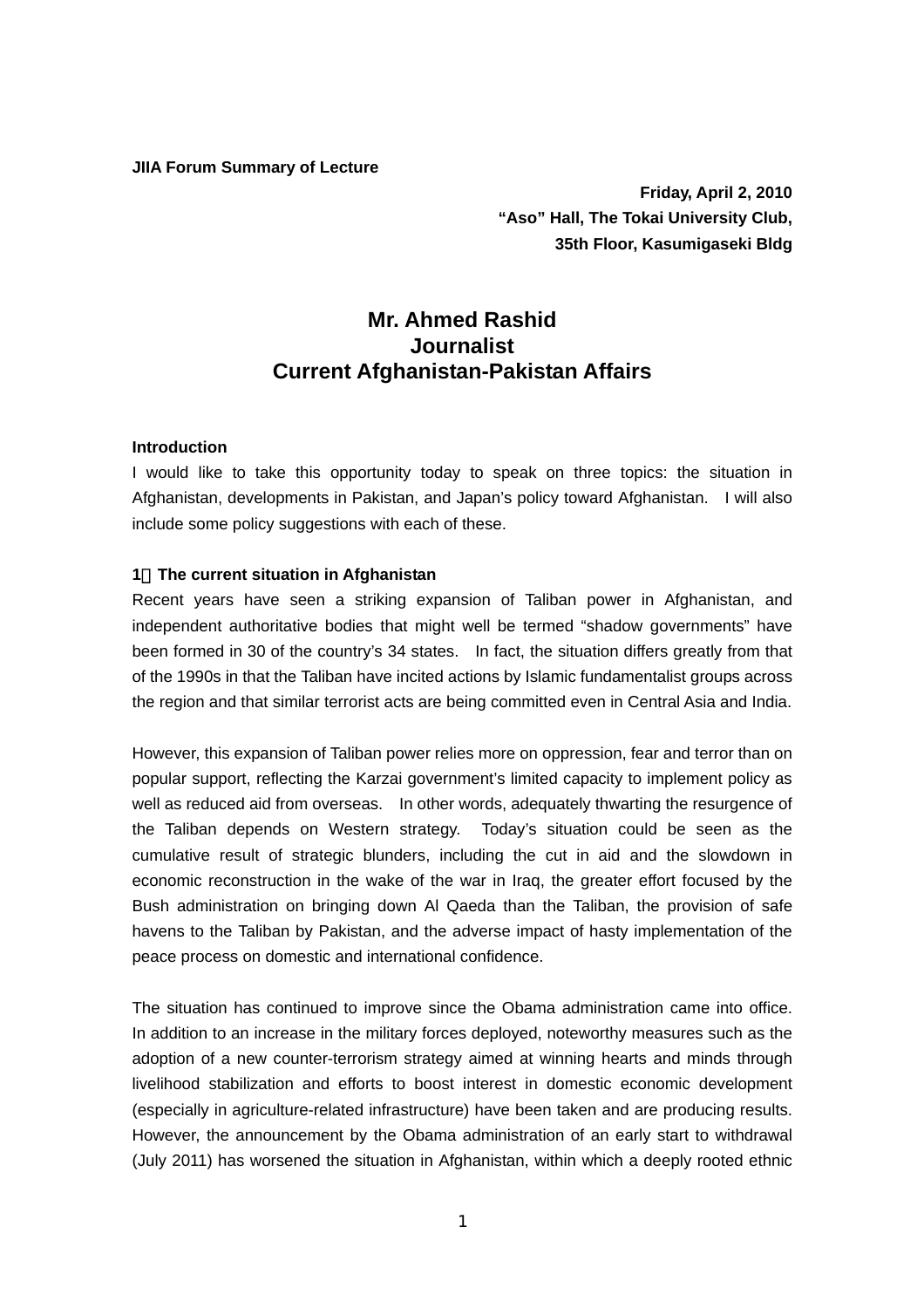struggle is being fought, and concerns have arisen that Afghanistan will become an arena for a competition in influence among countries in the region. The minimum precondition for withdrawal will likely be the formation of a regional consensus on non-intervention in Afghanistan's internal affairs. There are a mountain of other difficult issues to be addressed – negotiations between the US and the Taliban, a break of the Taliban from Al Qaeda, etc. – but it is crucial in any case that the Afghan government participate in these processes as a key actor.

### **2. The current situation in Pakistan**

The crisis confronting Pakistan at present is a composite one. On the political side, the Zardari civilian government established in September 2008 not only has strong tensions with the military but also faces problems pertaining to its own governance capabilities. Economically, the country is in a serious bind, with the global recession and the energy crisis compounding the scant regard given to investing in infrastructure, cultivating export industries and ensuring consumer protection under the Musharraf government. The nationwide expansion of terrorist actions by the "Pakistani Taliban movement" and unresolved ethnic and regional issues such as that of Balochistan have further destabilized the government, and externally relations with India have deteriorated over territorial rights in the Kashmir region, water resources, influence in Afghanistan and terrorist organizations.

There are two "strategic issues" that are key in seeking solutions to these problems.

The first is the issue of where Pakistan should look to discover its own national identity. With opinion split over such labels as "Muslim," "democratic," "ethnic group," and "anti-India," discussions are needed on "what makes us Pakistanis."

The second is the issue of what constitutes Pakistan's security paradigm. In Pakistan there is a mixture between the contradictory concepts of a "military paradigm" aimed at developing a wartime framework that keeps the country's rivalry with India foremost in mind, and a "civil society paradigm" emphasizing development, education, commerce, good-neighbor policies, and disarmament.

Seen from this perspective, it would seem especially important for Pakistan to build cooperative ties between the military and civilian leadership, to play a role in promoting (but not brokering) the peace process in Afghanistan, and to receive aid from the West in a form that contributes to economic development and the growth of civil society.

## **3. Japan's policy toward Afghanistan**

Japan is Afghanistan's second largest donor after the US and the breadth of its aid coverage is noteworthy, e.g., the development of agricultural infrastructure to replace narcotic